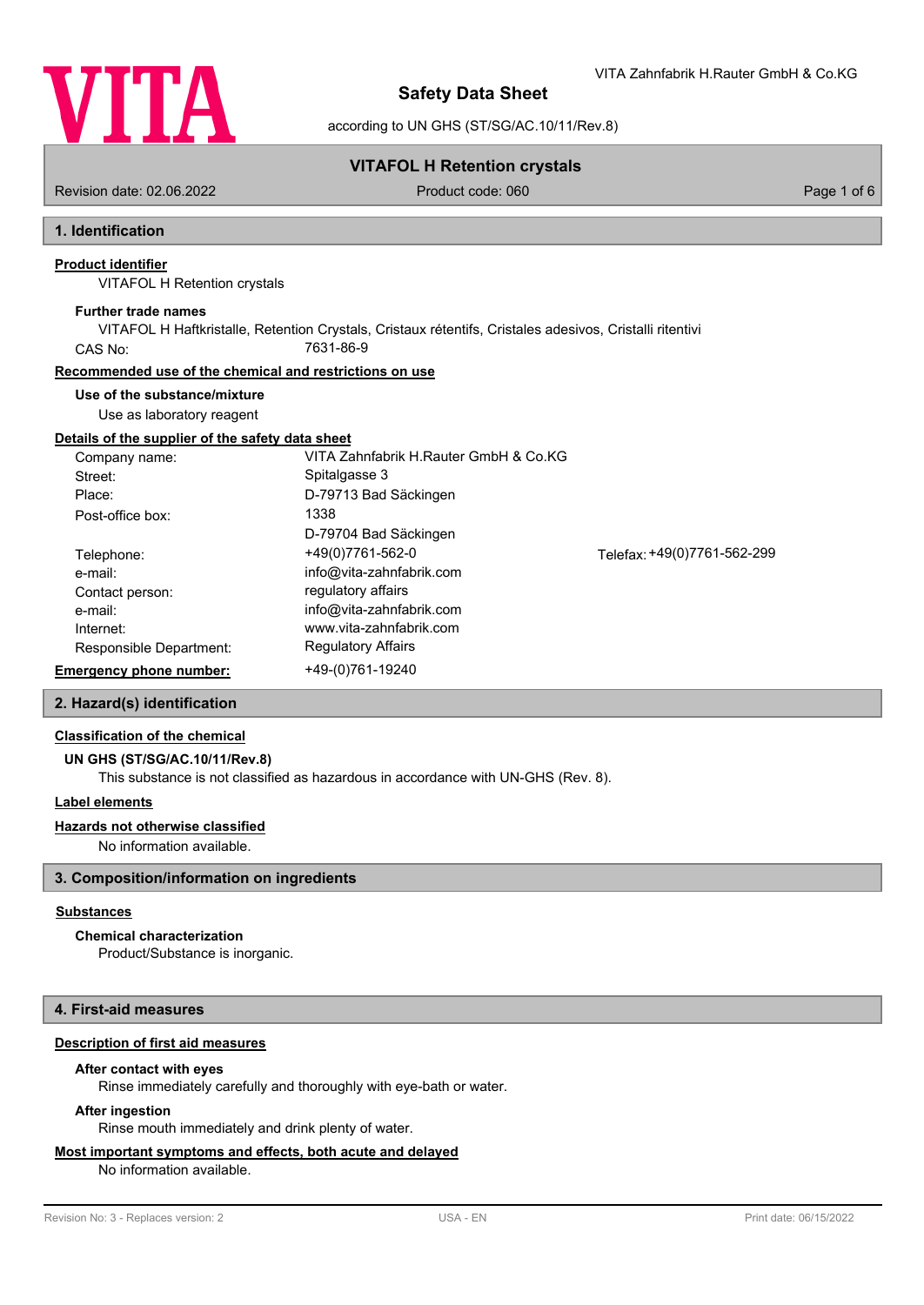

according to UN GHS (ST/SG/AC.10/11/Rev.8)

## **VITAFOL H Retention crystals**

Revision date: 02.06.2022 Product code: 060 Page 2 of 6

## **Indication of any immediate medical attention and special treatment needed**

Treat symptomatically.

## **5. Fire-fighting measures**

# **Extinguishing media**

### **Suitable extinguishing media**

Co-ordinate fire-fighting measures to the fire surroundings.

## **Specific hazards arising from the chemical**

Non-flammable.

#### **Special protective equipment and precautions for fire-fighters**

In case of fire: Wear self-contained breathing apparatus.

### **6. Accidental release measures**

#### **Personal precautions, protective equipment and emergency procedures**

### **General advice**

Avoid dust formation. Do not breathe dust.

#### **Environmental precautions**

No special environmental measures are necessary. Clean contaminated articles and floor according to the environmental legislation.

### **Methods and material for containment and cleaning up**

## **Other information**

Take up mechanically. Treat the recovered material as prescribed in the section on waste disposal.

# **Reference to other sections**

Safe handling: see section 7 Personal protection equipment (PPE): see section 8 Disposal: see section 13

### **7. Handling and storage**

### **Precautions for safe handling**

### **Advice on safe handling**

No special measures are necessary.

#### **Advice on protection against fire and explosion**

No special fire protection measures are necessary.

#### **Advice on general occupational hygiene**

Take off contaminated clothing. Wash hands before breaks and after work. When using do not eat or drink.

### **Conditions for safe storage, including any incompatibilities**

#### **Requirements for storage rooms and vessels**

Keep container tightly closed.

# **Hints on joint storage**

No special measures are necessary.

# **8. Exposure controls/personal protection**

### **Control parameters**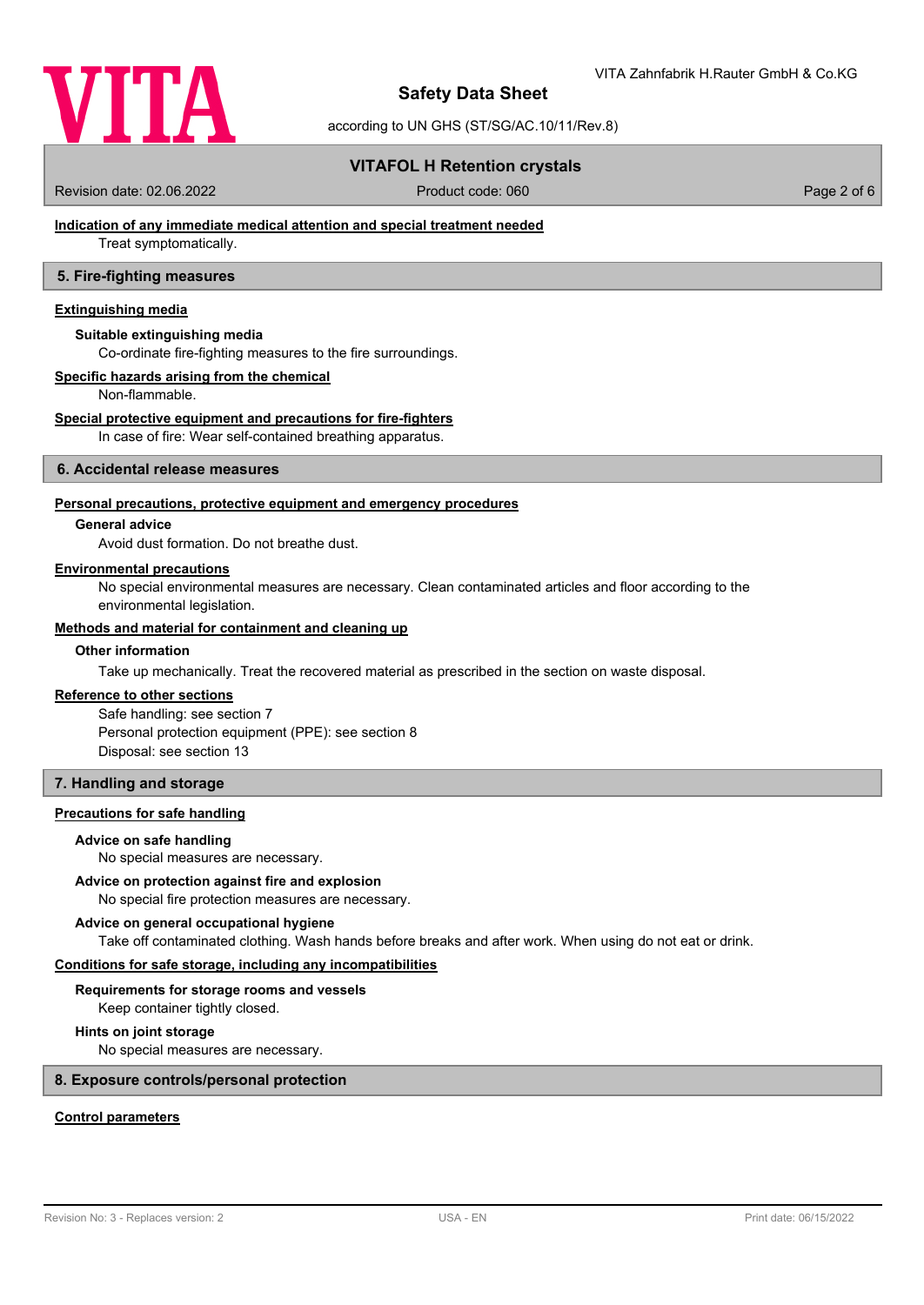

according to UN GHS (ST/SG/AC.10/11/Rev.8)

## **VITAFOL H Retention crystals**

Revision date: 02.06.2022 Product code: 060 Page 3 of 6

### **Exposure limits**

| CAS No    | ISubstance        | ppm | mg/m <sup>3</sup> | $f$ / $c$ c $\vert$ | Category  | Origin     |
|-----------|-------------------|-----|-------------------|---------------------|-----------|------------|
| 7631-86-9 | Silica, amorphous |     |                   |                     | TWA (8 h) | <b>REL</b> |

### **Exposure controls**

#### **Individual protection measures, such as personal protective equipment**

#### **Eye/face protection**

Wear eye/face protection.

### **Hand protection**

When handling with chemical substances, protective gloves must be worn with the CE-label including the four control digits. The quality of the protective gloves resistant to chemicals must be chosen as a function of the specific working place concentration and quantity of hazardous substances. For special purposes, it is recommended to check the resistance to chemicals of the protective gloves mentioned above together with the supplier of these gloves.

### **Skin protection**

Wear suitable protective clothing.

#### **Respiratory protection**

Provide adequate ventilation as well as local exhaustion at critical locations. Technical ventilation of workplace

## **9. Physical and chemical properties**

#### **Information on basic physical and chemical properties**

| Physical state:                                              | solid       |                |
|--------------------------------------------------------------|-------------|----------------|
| Color:                                                       | translucent |                |
| Odor:                                                        | odorless    |                |
| Changes in the physical state                                |             |                |
| Melting point/freezing point:                                |             | not determined |
| Boiling point or initial boiling point and<br>boiling range: |             | $>999$ °C      |
| Flash point:                                                 |             | X              |
| <b>Flammability</b>                                          |             |                |
| Solid/liquid:                                                |             | not determined |
| Gas:                                                         |             | not applicable |
| Lower explosion limits:                                      |             | not determined |
| Upper explosion limits:                                      |             | not determined |
| <b>Self-ignition temperature</b>                             |             |                |
| Solid:                                                       |             | not determined |
| Gas:                                                         |             | not applicable |
| Decomposition temperature:                                   |             | not determined |
| pH-Value:                                                    |             | not determined |
| Water solubility:                                            |             | No             |
| Solubility in other solvents<br>not determined               |             |                |
| Partition coefficient n-octanol/water:                       |             | not determined |
| Vapor pressure:<br>(at 50 $°C$ )                             |             | <=1100 hPa     |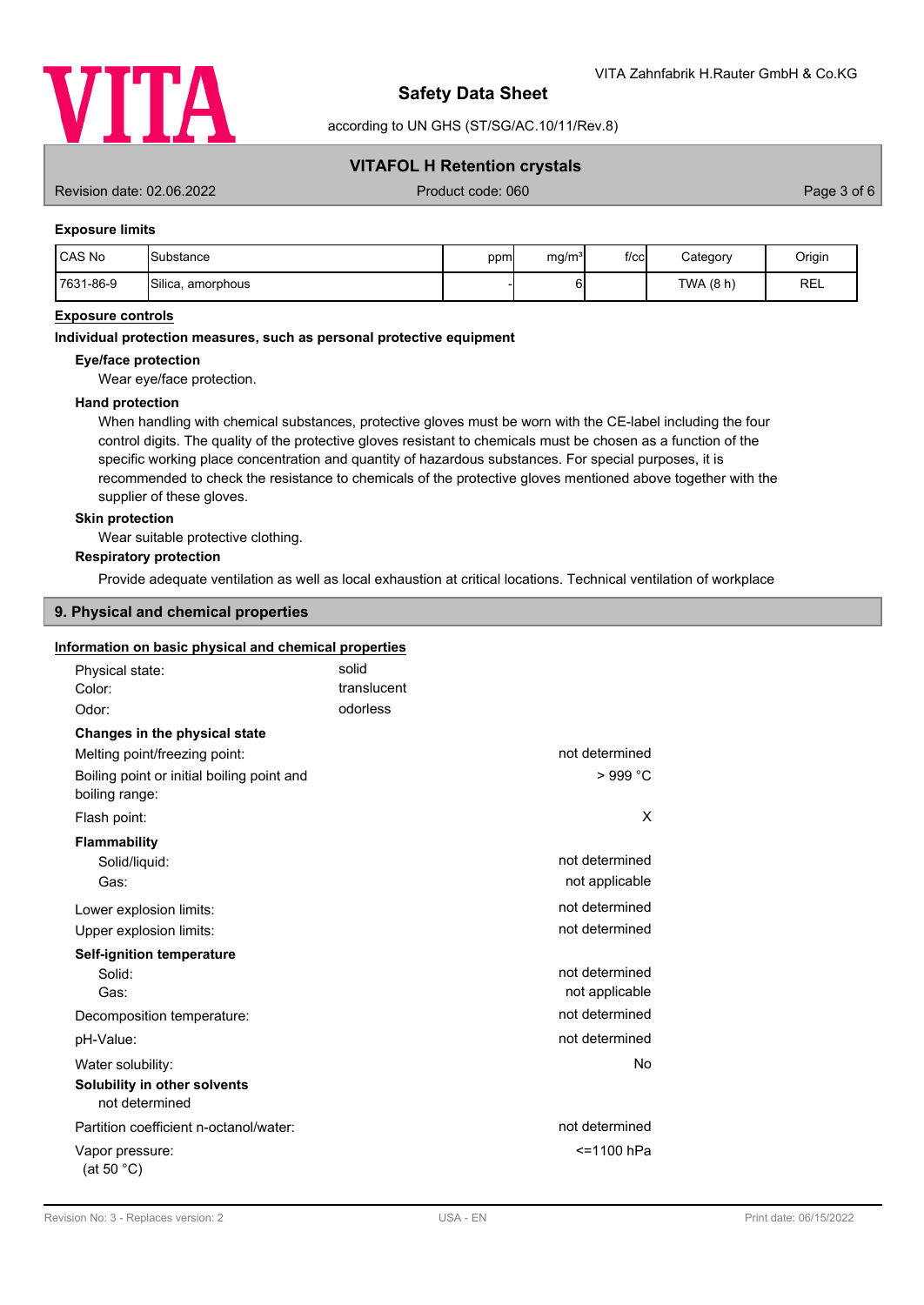

## according to UN GHS (ST/SG/AC.10/11/Rev.8)

| <b>VITAFOL H Retention crystals</b>                |                           |             |  |  |  |  |
|----------------------------------------------------|---------------------------|-------------|--|--|--|--|
| Revision date: 02.06.2022                          | Product code: 060         | Page 4 of 6 |  |  |  |  |
| Density:                                           | 2,20000 g/cm <sup>3</sup> |             |  |  |  |  |
| Relative vapour density:                           | not determined            |             |  |  |  |  |
| <b>Other information</b>                           |                           |             |  |  |  |  |
| Information with regard to physical hazard classes |                           |             |  |  |  |  |
| Oxidizing properties                               |                           |             |  |  |  |  |
| Not oxidising.                                     |                           |             |  |  |  |  |
| Other safety characteristics                       |                           |             |  |  |  |  |
| Solid content:                                     | 100,0 %                   |             |  |  |  |  |
| Evaporation rate:                                  | not determined            |             |  |  |  |  |
|                                                    |                           |             |  |  |  |  |

# **10. Stability and reactivity**

### **Reactivity**

No hazardous reaction when handled and stored according to provisions.

## **Chemical stability**

The product is stable under storage at normal ambient temperatures.

### **Possibility of hazardous reactions**

No known hazardous reactions.

#### **Conditions to avoid**

none

### **Incompatible materials**

No information available.

### **Hazardous decomposition products**

No known hazardous decomposition products.

### **11. Toxicological information**

### **Information on toxicological effects**

#### **Acute toxicity**

Based on available data, the classification criteria are not met.

### **Irritation and corrosivity**

Based on available data, the classification criteria are not met.

### **Sensitizing effects**

Based on available data, the classification criteria are not met.

### **Carcinogenic/mutagenic/toxic effects for reproduction**

Based on available data, the classification criteria are not met.

# **Specific target organ toxicity (STOT) - single exposure**

Based on available data, the classification criteria are not met.

### **Specific target organ toxicity (STOT) - repeated exposure**

Based on available data, the classification criteria are not met.

# **Aspiration hazard**

Based on available data, the classification criteria are not met.

# **Additional information on tests**

The substance is classified as not hazardous according to regulation (EC) No 1272/2008 [CLP].

# **12. Ecological information**

# **Ecotoxicity**

The product is not: Ecotoxic.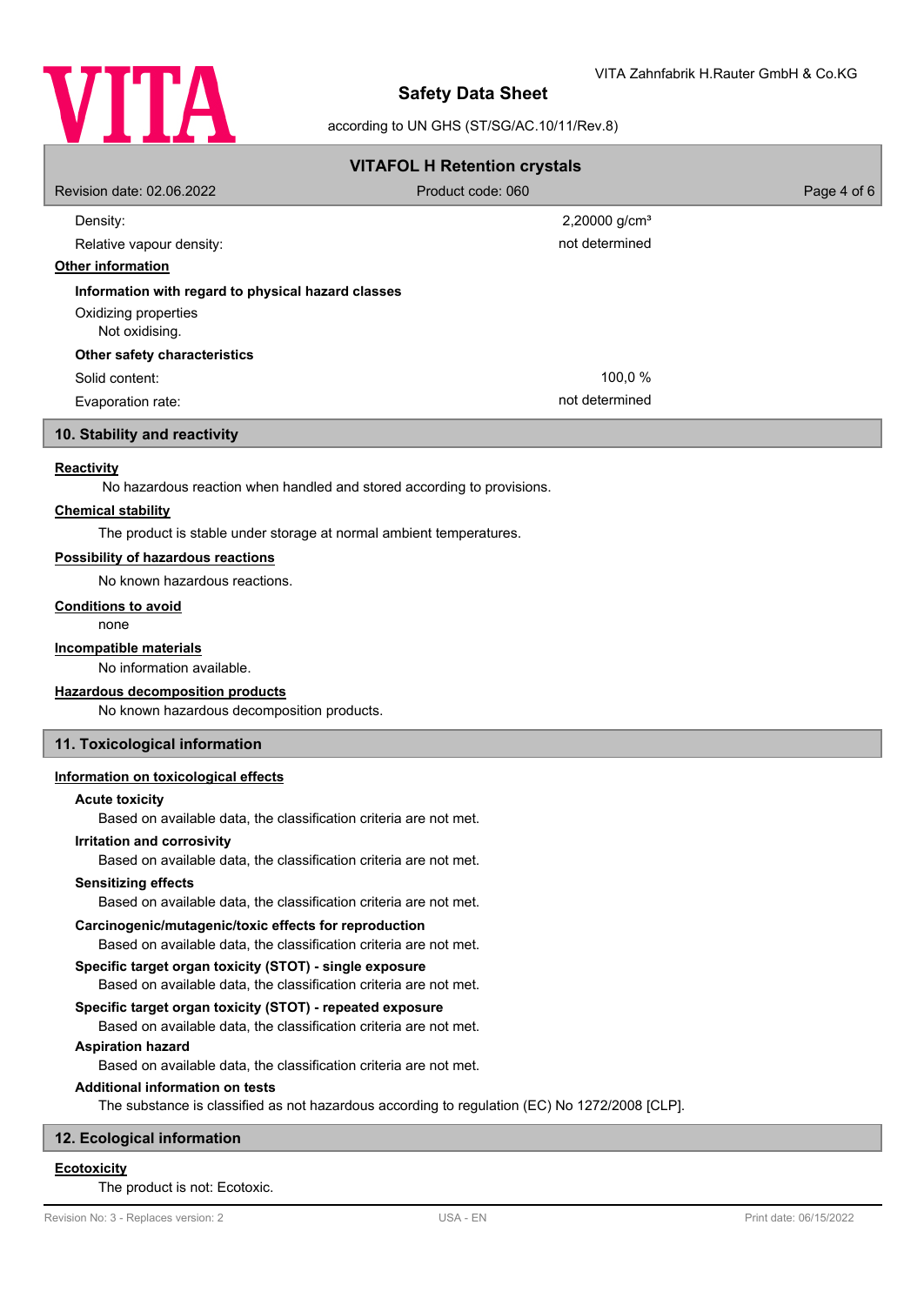

according to UN GHS (ST/SG/AC.10/11/Rev.8)

# **VITAFOL H Retention crystals**

Revision date: 02.06.2022 Product code: 060 Page 5 of 6

### **Persistence and degradability**

The product has not been tested.

# **Bioaccumulative potential**

The product has not been tested.

### **Mobility in soil**

The product has not been tested.

### **Endocrine disrupting properties**

This substance does not have endocrine disrupting properties with respect to non-target organisms.

### **Other adverse effects**

No information available.

# **Further information**

Avoid release to the environment.

**13. Disposal considerations**

### **Waste treatment methods**

### **Disposal recommendations**

Dispose of waste according to applicable legislation.

### **Contaminated packaging**

Wash with plenty of water. Completely emptied packages can be recycled.

#### **14. Transport information**

# **Marine transport (IMDG) UN number or ID number:** No dangerous good in sense of this transport regulation. **UN proper shipping name:** No dangerous good in sense of this transport regulation. **Transport hazard class(es):** No dangerous good in sense of this transport regulation. **Packing group:** No dangerous good in sense of this transport regulation. **Air transport (ICAO-TI/IATA-DGR) UN number or ID number:** No dangerous good in sense of this transport regulation. **UN proper shipping name:** No dangerous good in sense of this transport regulation. **Transport hazard class(es):** No dangerous good in sense of this transport regulation. **Packing group:** No dangerous good in sense of this transport regulation. **Environmental hazards** ENVIRONMENTALLY HAZARDOUS: No **Special precautions for user** No information available. **Transport in bulk according to Annex II of MARPOL 73/78 and the IBC Code**

not applicable

## **15. Regulatory information**

## **National regulatory information**

# **16. Other information**

### **Changes**

This data sheet contains changes from the previous version in section(s): 15.

#### **Abbreviations and acronyms**

ADR: Accord européen sur le transport des marchandises dangereuses par Route